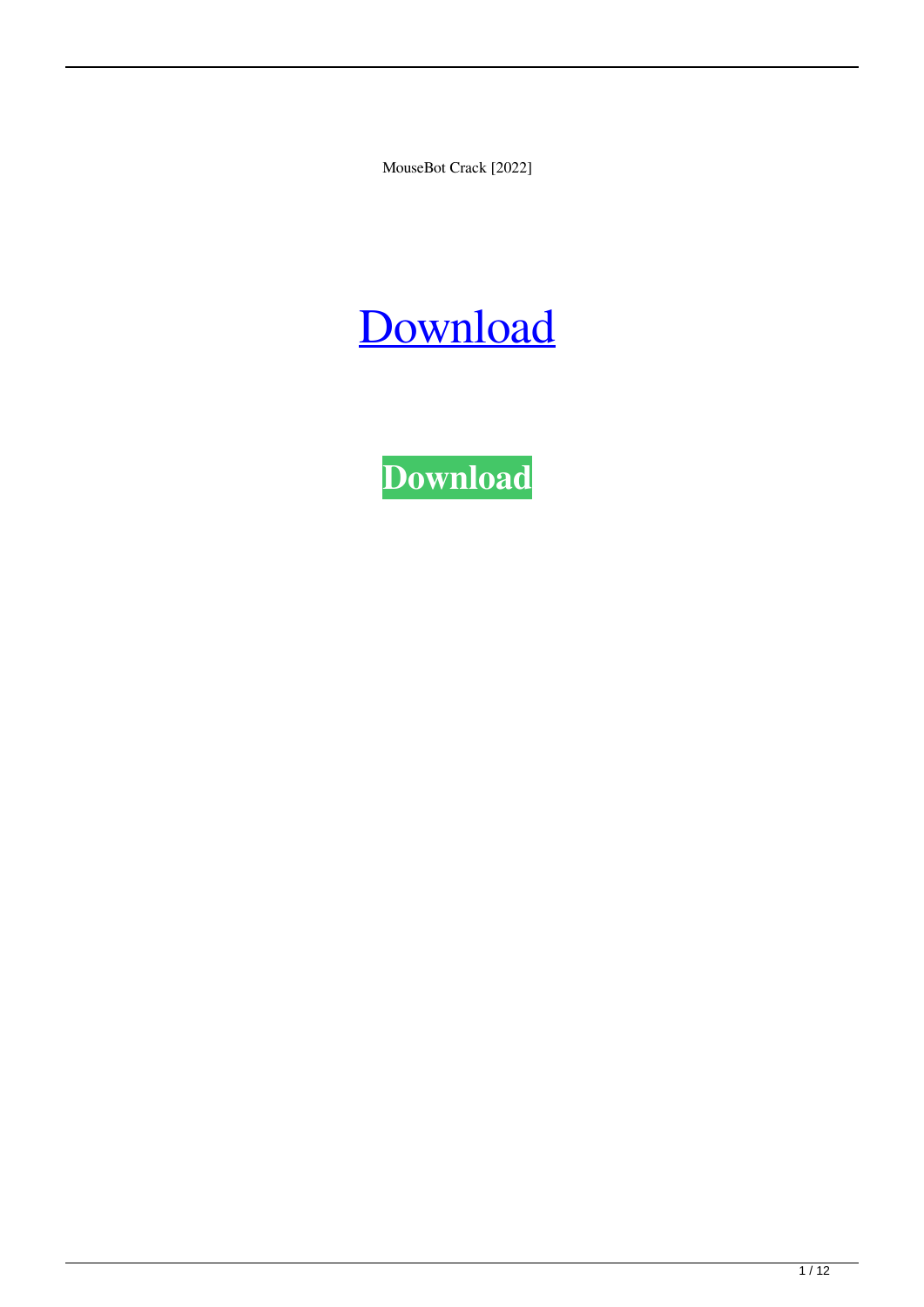Cracked MouseBot With Keygen is an easy-to-use program that lets you simulate mouse clicks and keystrokes, as well as re-create repetitive gamerelated tasks. It is an ideal tool for all computer users who want to become more efficient in real-time operations. For more information please contact Mr. G. What's new in this version: Added a'repaint' command to enable you to configure the original point of capture and location of the mouse. Added a 'delete' command that allows you to delete part of the sequence of operations. Added a 'pause' command that enables you to add a delay between each simulation of a mouse move or keystroke. Added a 'task list' command that allows you to save the sequence as a list that can be loaded later. Write good English. The post needs to have a clear focus on a specific problem, solution, or question. Do not just say "I have a problem with (enter subject here)". The benefits of using English, for a native speaker, is that: You can have a more accurate gauge of the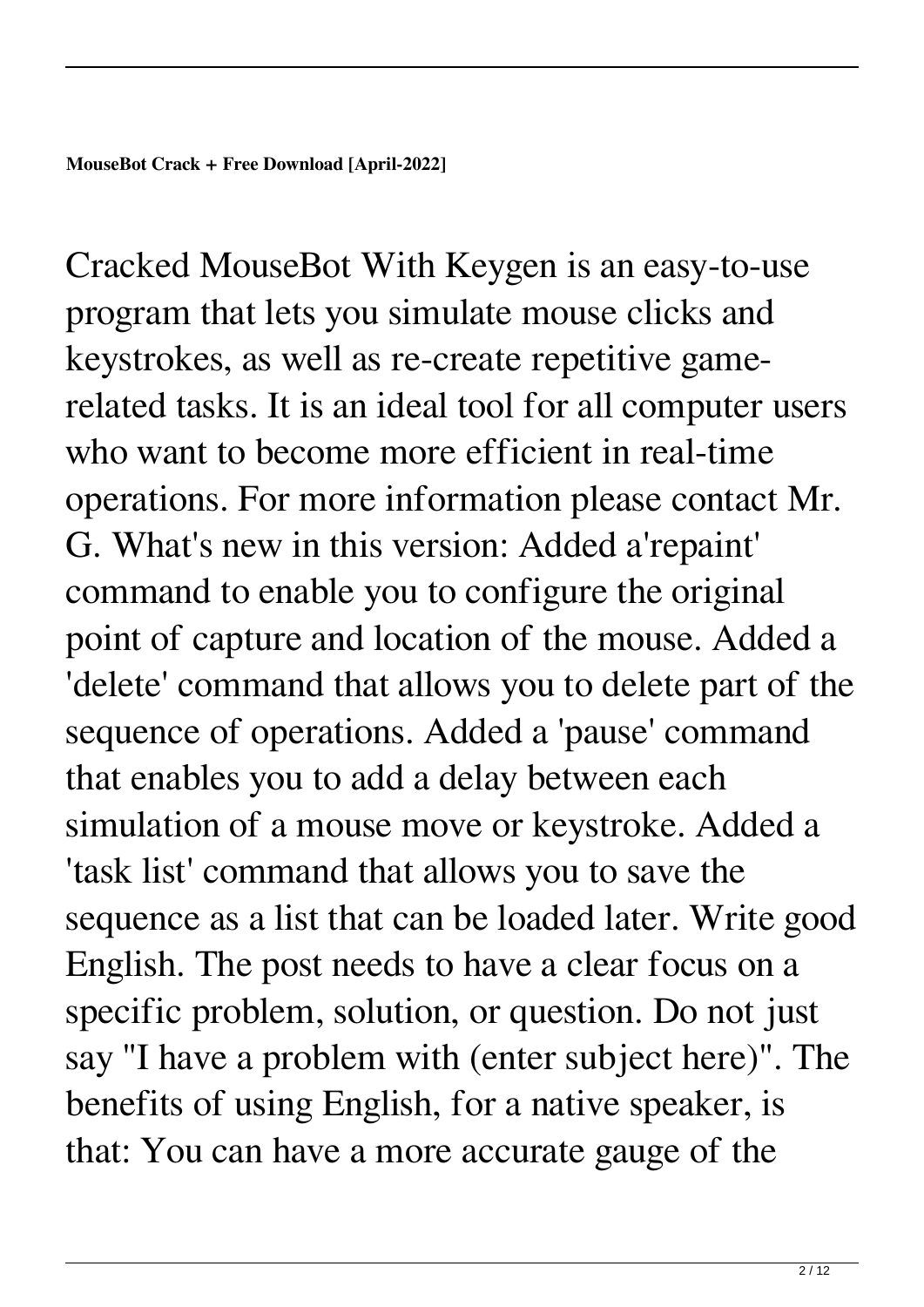## quality of the posts as you read them, since it is written in your own language. It's more appealing to

others. The benefits of using English, for a nonnative speaker, is that: Others can understand what you are saying, as long as you use English. Think of this site as a Japanese-English dictionary. Just like how the majority of Japanese people have to look up English words in an English-Japanese dictionary, you can do the same in this site. If you are posting in the Japanese category, be mindful of your post to help others understand what you are trying to convey. A: How to create a good question? Read and follow the site guidelines (which is not something every new user does). For example, it's not necessary to post a screenshot or code (as long as the problem is obvious) as this slows the process of answering the question down. Understand what is on topic and what is not on topic. Don't ask a question that is about a paid service, or some generic software or browser question, a statistics or programming question a philosophical question (e.g. 'is there a God?'), a question about a technology that most people use but are not qualified to answer (e.g. 'which is the best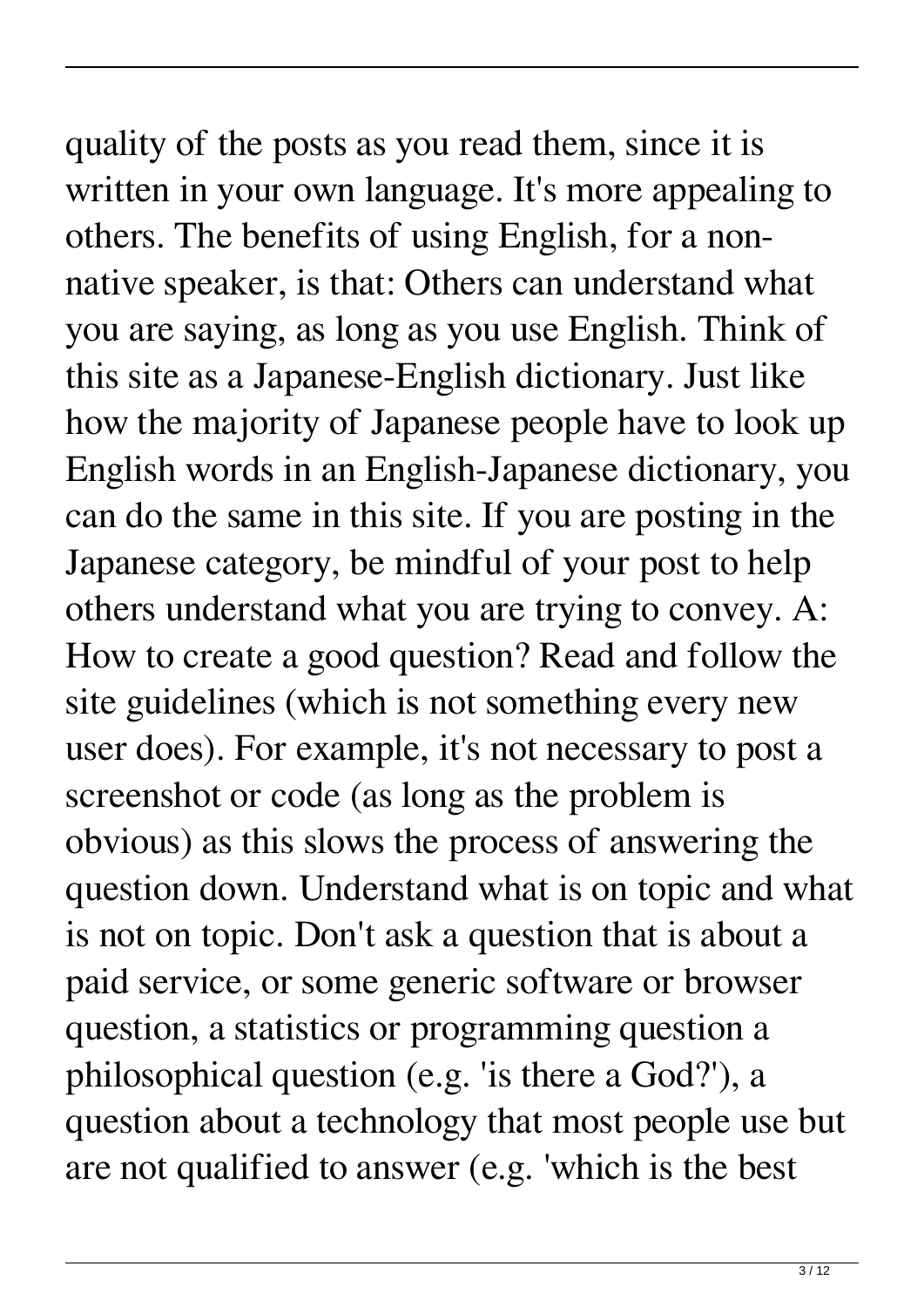Rinzo is a multilingual XML Editor and generates, processes, validates, and edits XML documents and files with a Windows graphical user interface. The interface of this Windows application allows you to perform most of the editing operations through a tree view of the document. You can drag and drop nodes and components of the document to rearrange the layout. Rinzo's advanced search features let you quickly find the desired element in the document. You can also perform other actions like copying, paste, or delete elements from the document. Rinzo lets you split, concatenate, compare, merge, tag, and edit metadata. You can view any element of the document with its properties, attributes, children, and related elements. Rinzo lets you convert files to and from various XML document formats like XML Schema, DTD, XML, or XHTML. Rinzo supports UTF-8, ISO 8859-1, and Windows Codepage 866. It also supports Unicode, UTF-16 and UTF-32. You can import and export XML documents and files to external programs with Rinzo's functionality. Rinzo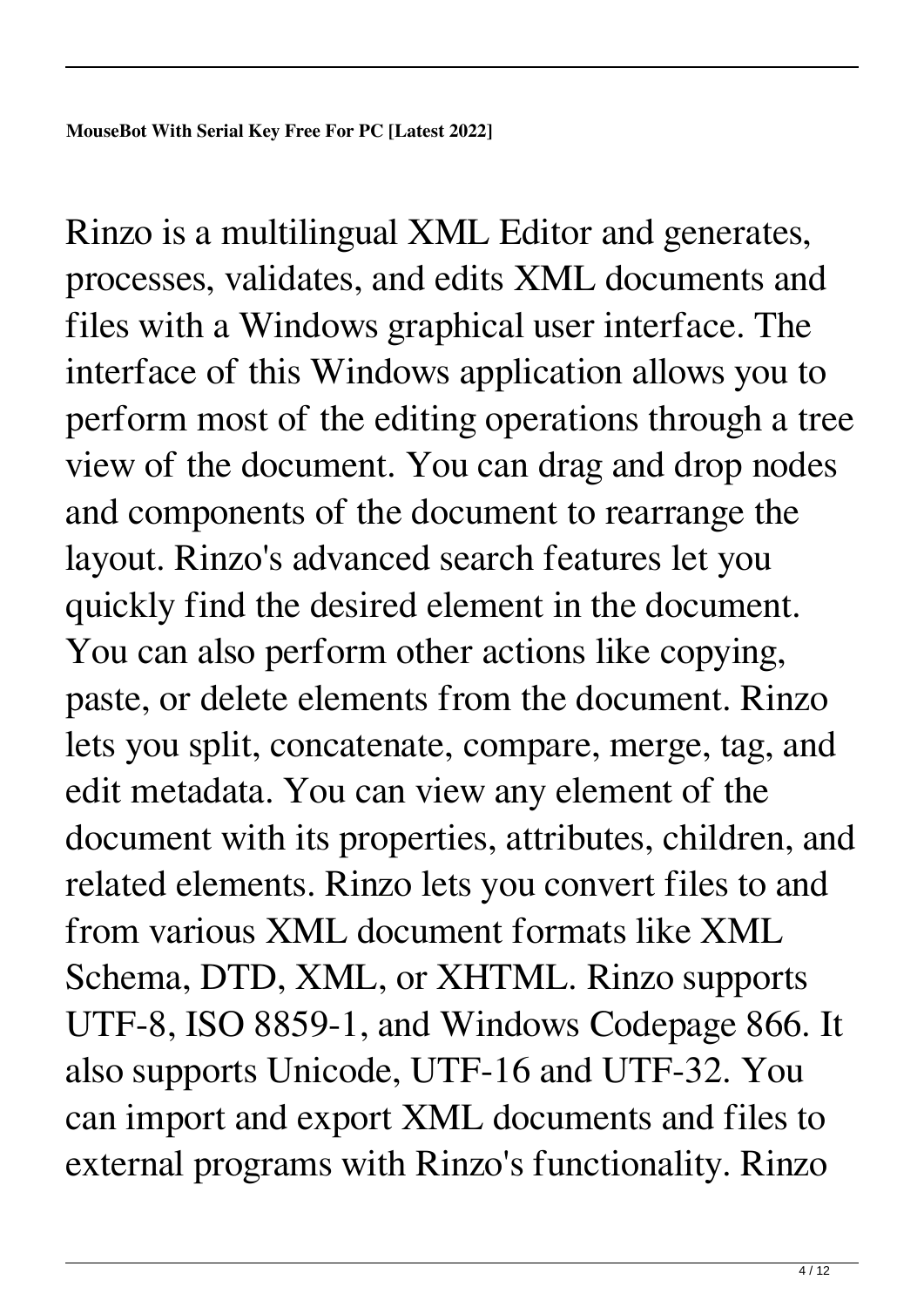## can open files in Microsoft Excel, Microsoft Word, PowerPoint, CorelDraw, OpenOffice.org, Microsoft

Works, Lotus Notes, Visio, Lotus Sametime, Novell Groupwise, Netscape Communicator, and Mozilla Thunderbird. It can also open files in various graphic programs like CorelDraw, FreeHand, WinScribe, Adobe Illustrator, Inkscape, Freehand, etc. Rinzo's tree view of the document also lets you manipulate folders and files. Rinzo's data compare feature enables you to compare the difference between two documents. Rinzo's File System Explorer enables you to view the folders, files, and the content of a ZIP archive. You can also move and rename these folders and files. Rinzo's Search in Files feature enables you to easily search through the files and folders of your computer. Rinzo's Printing and PostScript Support features lets you convert files to various print formats. You can also edit the page, text, and graphic properties of the files. Rinzo's Tabbed Document Editing lets you edit different parts of the document with a specific layout in different tabs. You can also switch between various layouts while editing the document. Rinzo's advanced language support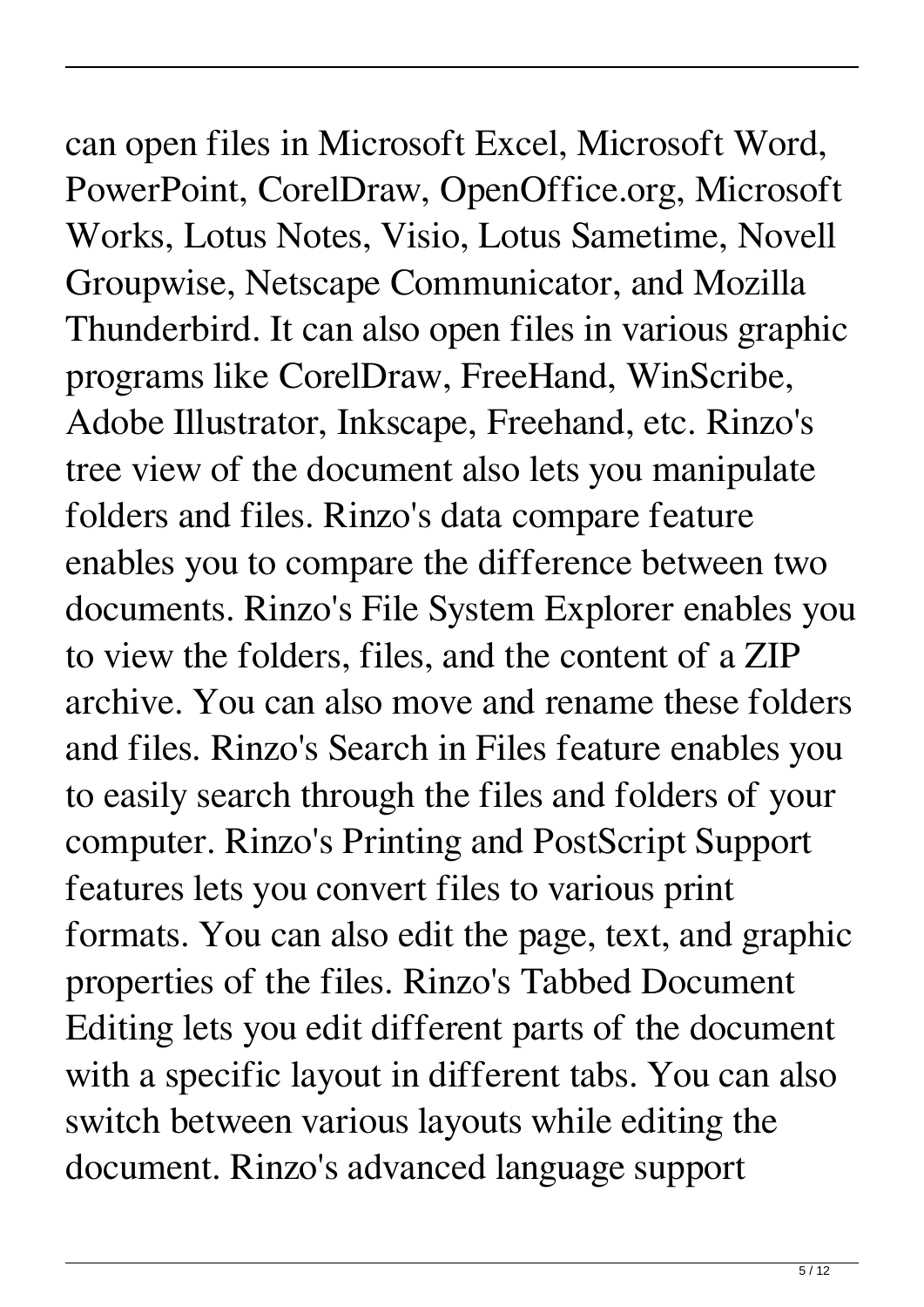enables you to work with any Unicode character, Unicode character range, or particular ASCII character in the documents. Rinzo's 77a5ca646e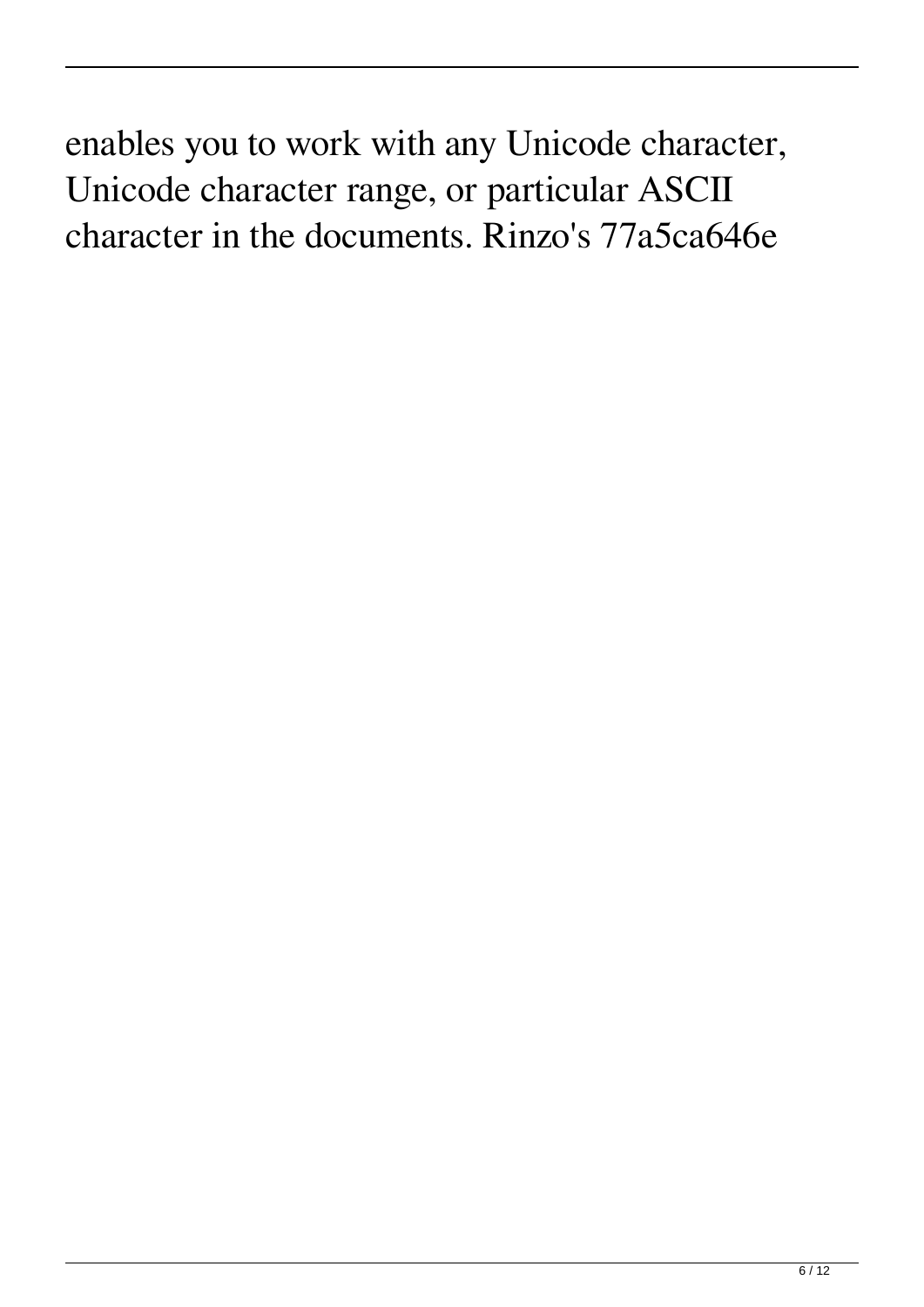MouseBot is a free tool that simulates mouse clicks and keyboard inputs in seconds. MouseBot runs on all versions of Microsoft Windows. MouseBot can simulate left, right or middle mouse clicks in a specific point on the screen. The 'capture' function enables you to extract a point's coordinates in seconds. MouseBot allows delay configuration and operation repeating, enabling you to define the time interval the entire sequence will be performed again. For your convenience, it features customizable hotkeys for starting and stopping the simulation. Useful for gamers and not only MouseBot can enhance your gaming experience by taking care of tiring and frustrating situations when you have to press the mouse or the keyboard buttons over and over again. It is easy to configure and has various practical uses that are not limited to gaming only. Description: MouseBot is a free tool that simulates mouse clicks and keyboard inputs in seconds. MouseBot runs on all versions of Microsoft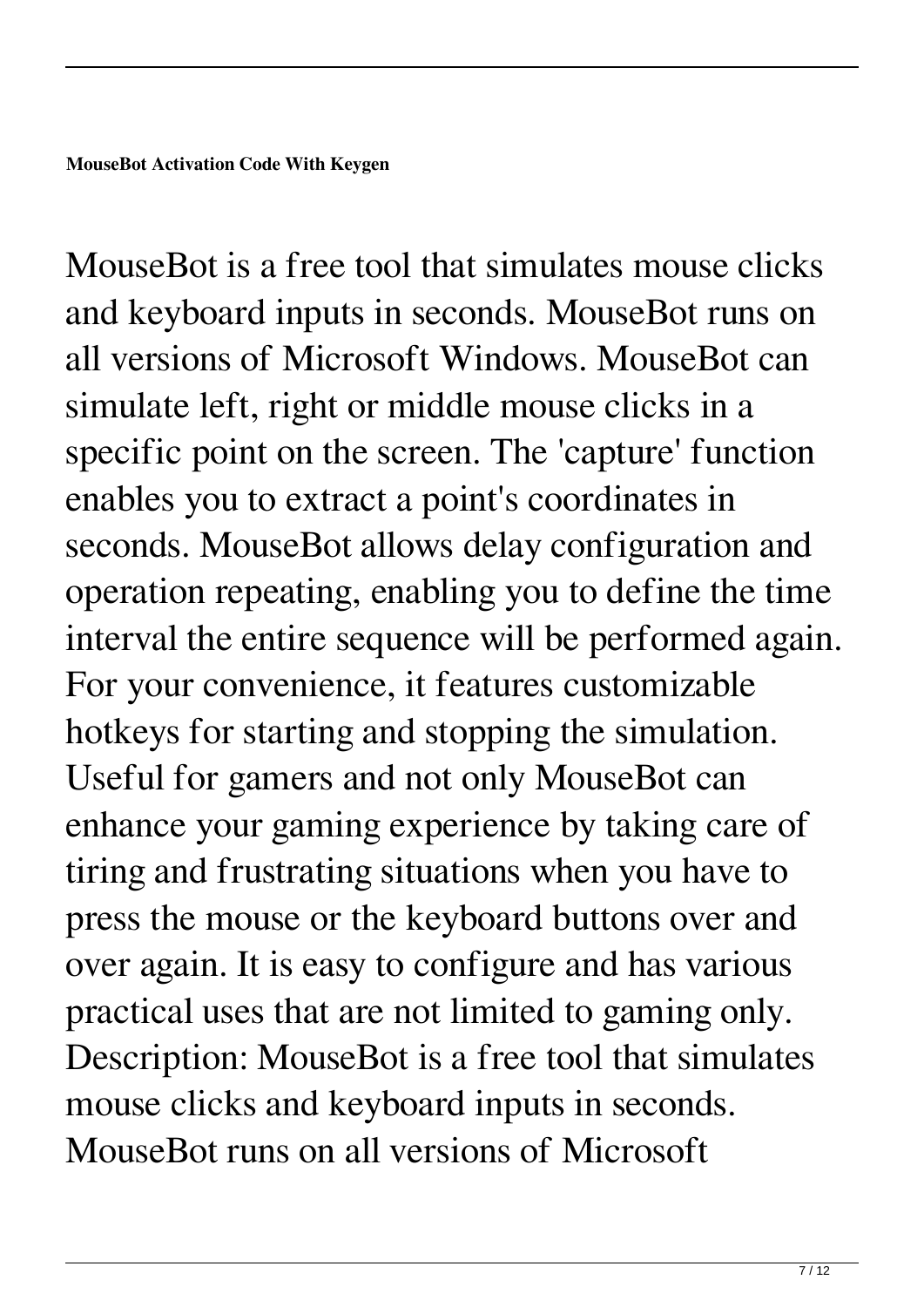Windows. MouseBot can simulate left, right or middle mouse clicks in a specific point on the screen. The 'capture' function enables you to extract a point's coordinates in seconds. MouseBot allows delay configuration and operation repeating, enabling you to define the time interval the entire sequence will be performed again. For your convenience, it features customizable hotkeys for starting and stopping the simulation. Useful for gamers and not only MouseBot can enhance your gaming experience by taking care of tiring and frustrating situations when you have to press the mouse or the keyboard buttons over and over again. It is easy to configure and has various practical uses that are not limited to gaming only. Description: MouseBot is a free tool that simulates mouse clicks and keyboard inputs in

seconds. MouseBot runs on all versions of Microsoft Windows. MouseBot can simulate left, right or middle mouse clicks in a specific point on the screen. The 'capture' function enables you to extract a point's coordinates in seconds. MouseBot allows delay configuration and operation repeating, enabling you to define the time interval the entire sequence will be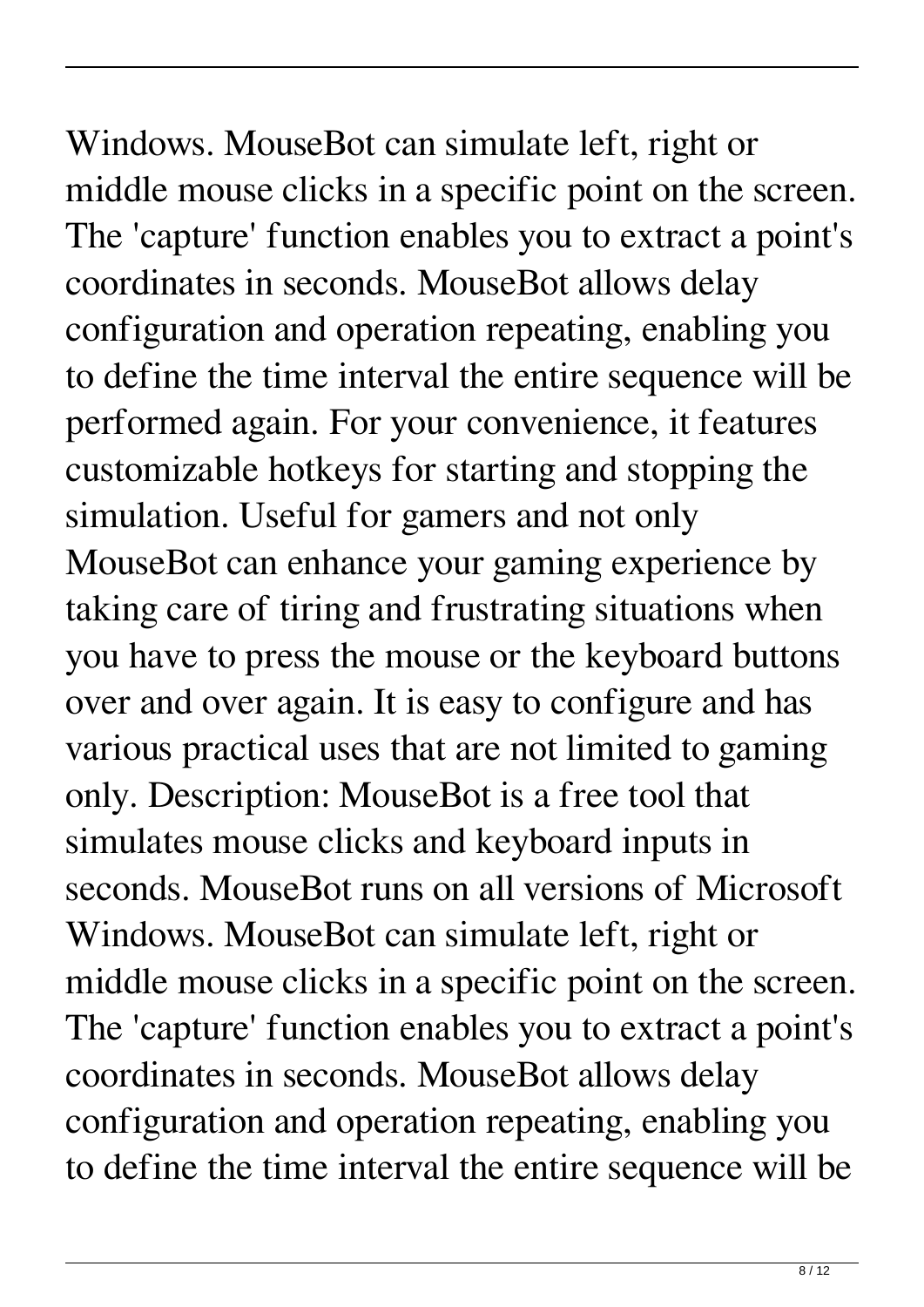performed again. For your convenience, it features customizable hotkeys for starting and stopping the simulation. Useful for gamers and not only MouseBot can enhance your gaming experience by taking care of tiring and frustrating situations when you have to press the mouse or the keyboard buttons over and over again. It is easy to configure and has

various practical uses that are not limited to gaming only. Description: MouseBot is a free

**What's New In?**

Mousbot - Mouse and Keyboard Simulator Keyboard Simulator - Keyboard simulator Company: Version: Platform: Operating system: File size: 12 MB Date added: January 29, 2005 Price: Free Mac OS X 10.6 or later Content Rating: Suitable for All Ages File Type: App Download Last reviewed: By Ty, on 5/1/2011 Other Mouse & Keyboard Simulator MouseBot serves as a mouse and keyboard simulator ready to help you out with games that require repetitive clicks or keystrokes. By automating mouse clicks, it can help you defeat all your enemies and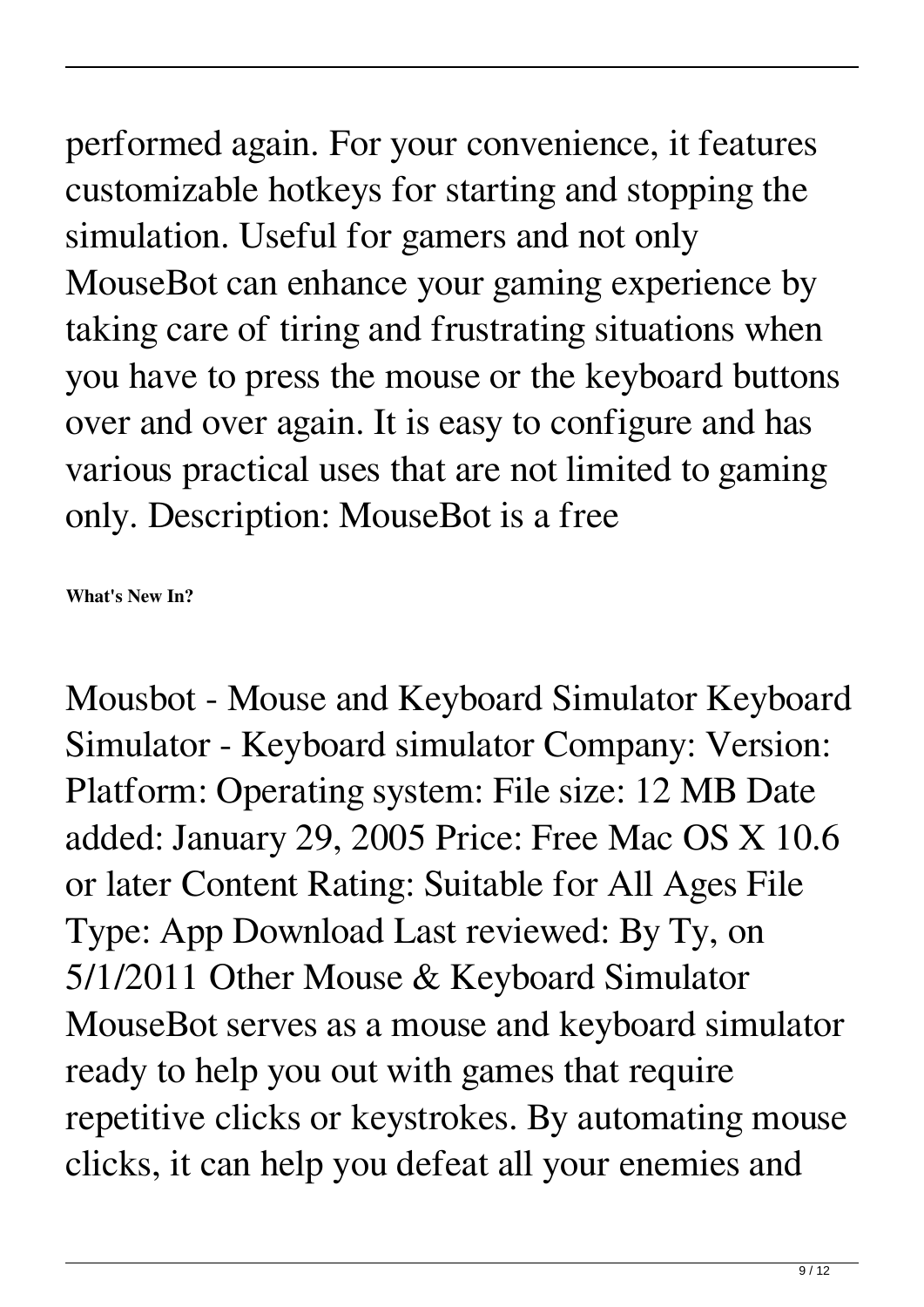## pass a game level much easier. However, its practical

use is not limited to the gaming area, since it can come in handy in other situations as well. For instance, you can use it to simulate computer activity so as to prevent a web server timeout. Simulate mouse clicks and create broader task sequences MouseBot can simulate left, right or middle mouse clicks in a specific point on the screen. The 'capture' function enables you to extract a point's coordinates in seconds. Thanks to the intuitive layout of the interface, working with this application is a simple task and requires no previous knowledge. Its accessibility makes it easy for you to create a list of tasks to execute, deleting operations you don't need and saving the sequence to a file that can be loaded at a later time. Repetitive simulation of mouse moves, keystrokes and text input Additionally, you can use it to simulate mouse moves from the current point to a specific location on the desktop, keystrokes using any button on the keyboard, as well as combinations with the modifier keys (CTRL, ALT, SHIFT). Another command enables it to automatically start typing text whenever the mouse cursor is at that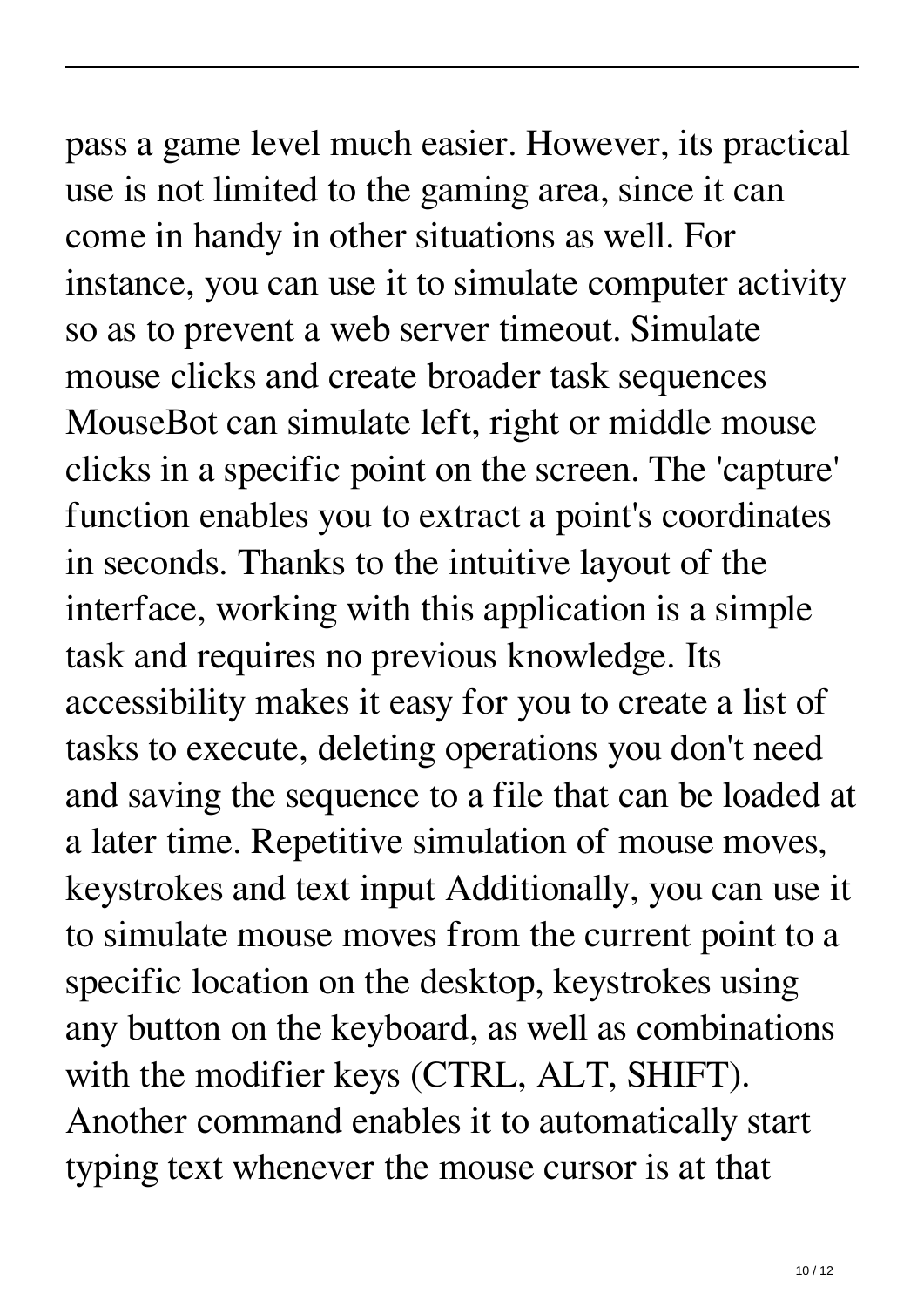point. MouseBot allows delay configuration and operation repeating, enabling you to define the time interval the entire sequence will be performed again. For your convenience, it features customizable hotkeys for starting and stopping the simulation. Useful for gamers and not only MouseBot can enhance your gaming experience by taking care of tiring and frustrating situations when you have to press the mouse or the keyboard buttons over and over again. It is easy to configure and has various practical uses that are not limited to gaming only. MouseBot serves as a mouse and keyboard simulator ready to help you out with games that require repetitive clicks or keystrokes. By automating mouse clicks, it can help you defeat all your enemies and pass a game level much easier. However, its practical use is not limited to the gaming area, since it can come in handy in other situations as well. For instance